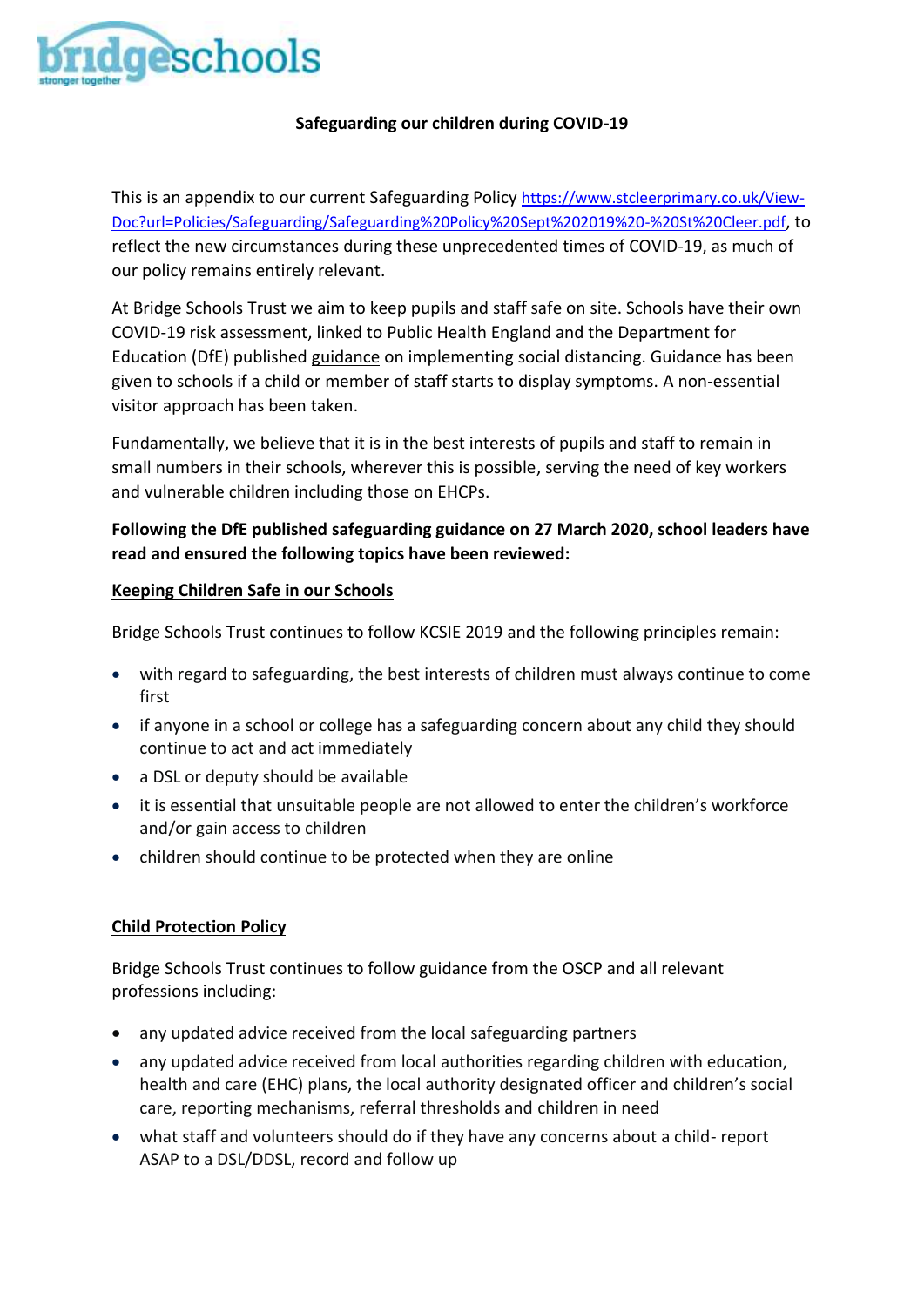

- the continued importance of all staff acting immediately on any safeguarding concerns
- DSL (and deputy) arrangements (detailed below)
- the continued importance for school staff to work with and support children's social workers and the local authority virtual school head (VSH) for looked-after and previously looked-after children
- peer on peer abuse given the very different circumstances schools are operating in a revised process may be required for managing any report of such abuse and supporting victims (the principles as set out in part 5 of KCSIE should continue to inform any revised approach)
- what staff should do if they have concerns about a staff member who may pose a safeguarding risk to children (the principles in part 4 of KCSIE will continue to support how a school or college responds to any such concerns). This is to liaise via the Head, Trust Safeguarding Lead and LADO
- any arrangements to support children the school are concerned about who do not meet the 'vulnerable' definition
- what arrangements are in place to keep children not physically attending the school safe, especially online and how concerns about these children should be progressed

#### **Designated safeguarding leads (DSLs)**

- Usually, all our schools have at least one qualified DSL or deputy available on site. If, due to staffing circumstances, this is not possible, schools have contact details (phone numbers and emails)for all of the DSLs and DDSLs in the Trust and also the Safeguarding Lead contact details. Staff will contact a trained DSL/DDSL to safeguard children on role at their school
- For the period COVID-19 measures are in place, a DSL (or deputy) who has been trained will continue to be classed as a trained DSL (or deputy) even if they miss their refresher training

#### **Vulnerable children**

Ensuring that vulnerable children remain protected is a top priority for Bridge Schools Trust.

Vulnerable children include those who have a social worker and those children and young people up to the age of 25 with EHC plans. Local authorities have the key day-to-day responsibility for delivery of children's social care. Social workers and VSHs will continue to work with vulnerable children in this difficult period and should support these children to access this provision.

 There is an expectation that children with a social worker will attend provision unless, in consultation with the child's social worker and family, it is agreed this is not in the best interests of the child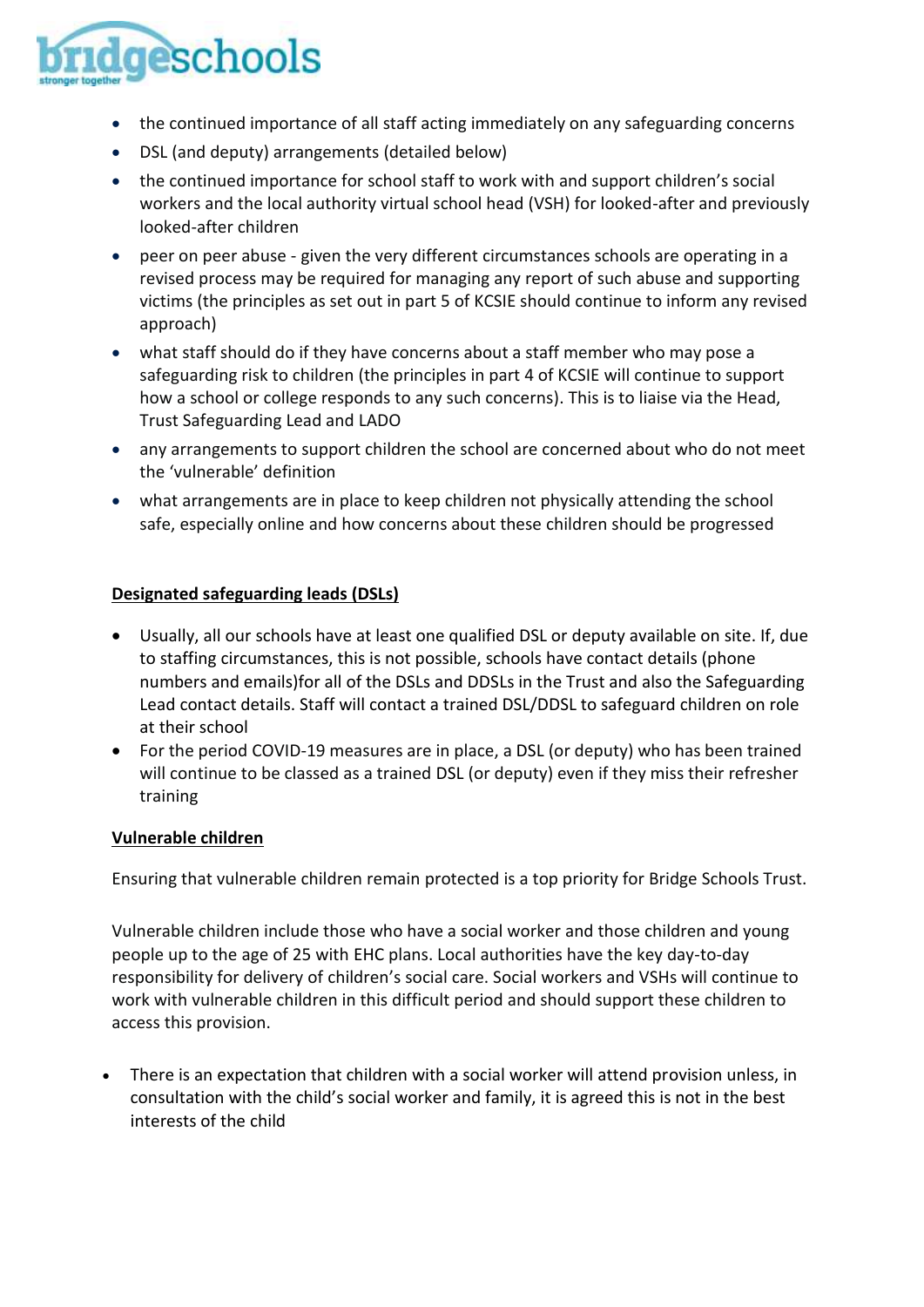

- Senior leaders, especially DSLs (and deputies), know who their most vulnerable children are and have the flexibility to offer a place to those on the edges of receiving children's social care support
- School staff should continue to work with and support children's social workers to help protect vulnerable children. This will be especially important during the COVID-19 period and includes maintaining our strong relationships with other local settings

### **Attendance**

- Local authorities and schools do not need to complete their usual day-to-day attendance processes to follow up on non-attendance
- Schools and social workers should be agreeing with families whether children in need should be attending education provision
- The school should then follow up on any child that they were expecting to attend who does not. Schools should also follow up with any parent or carer who has arranged care for their children and the children who subsequently do not attend
- In all circumstances where a vulnerable child does not take up their place at school or college or discontinues, the school should notify the child's social worker
- The school completes a [daily online attendance form](https://www.gov.uk/government/publications/coronavirus-covid-19-attendance-recording-for-educational-settings) to keep a record of children of critical workers and vulnerable children who are attending each setting

#### **Staff training and safeguarding induction**

- All existing school staff will already have had safeguarding training and have read part 1 of KCSIE. The important thing for these staff will be awareness of any new local arrangements so they know what to do if they are worried about a child. Heads and DSLs are responsible for ensuring all staff on site know how to report concerns and who to
- Where new staff are recruited, they should continue to be provided with a safeguarding induction. An up to date child protection policy (described above) will support this process as will part 1 of KCSIE.
- The existing school workforce may move between schools on a temporary basis in response to COVID-19. The receiving school should judge, on a case-by-case basis, the level of safeguarding induction required. In most cases, the existing workforce will already have received appropriate Trust safeguarding training and all they will require is the named contact/s in each school. Where staff are on site from a school outside of Bridge Schools Trust, a DBS check must be presented from their employer and recorded on the school SCR

#### **Children moving schools and colleges**

Many of our schools will combine to form 'hubs' and will also offer places (where appropriate) to children from schools outside of the Trust. When a child attends from a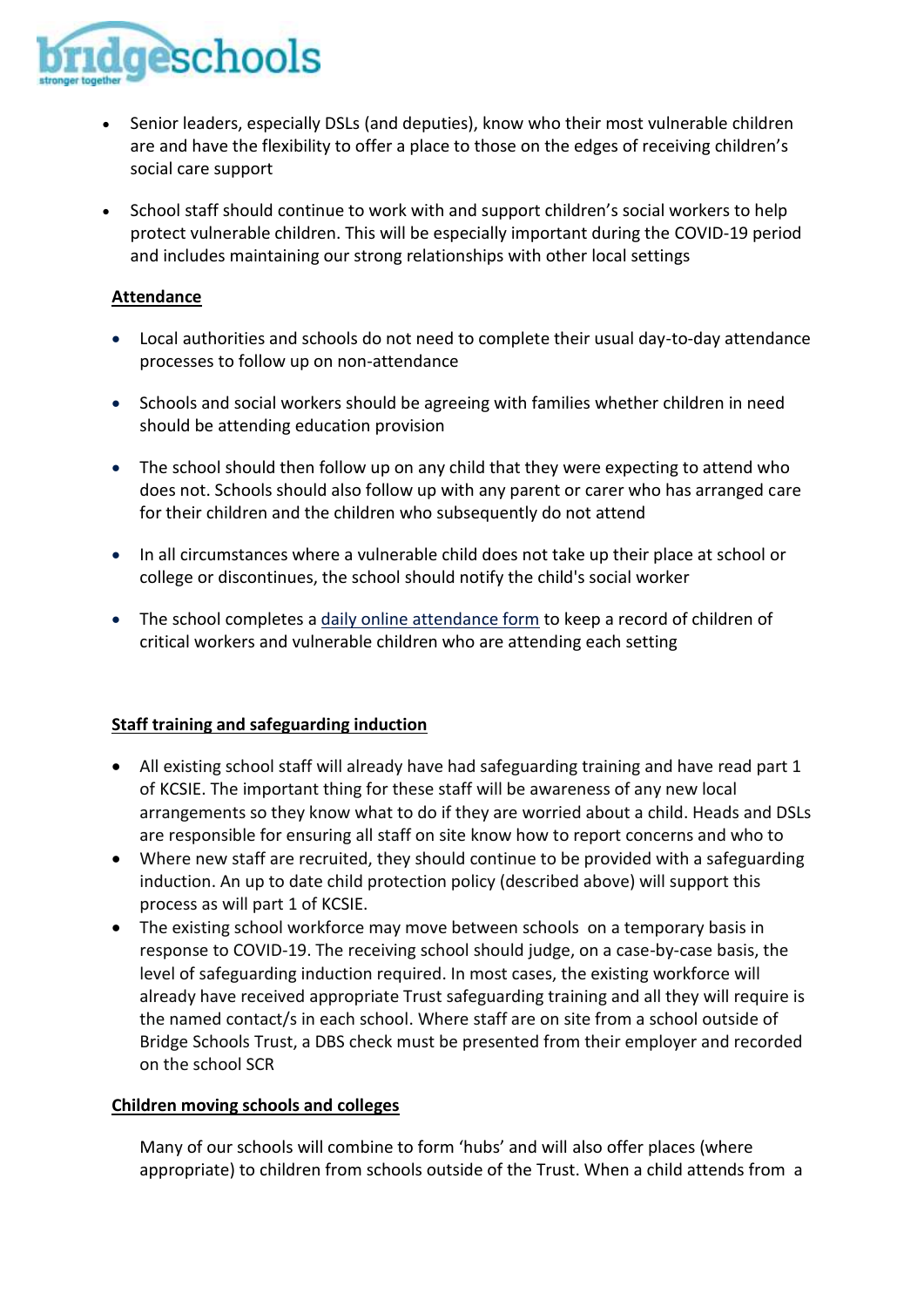

school not in Bridge Schools Trust, we expect that a familiar member of staff from their setting accompanies them.

- It will be important for any school whose children are attending another setting to do whatever they reasonably can to provide the receiving institution with any relevant welfare and child protection information. This will be especially important where children are vulnerable. This information is requested prior to any child joining from outside of Bridge Schools Trust
- For looked-after children, any change in school should be led and managed by the VSH with responsibility for the child. The receiving school should be aware of the reason the child is vulnerable and any arrangements in place to support them. As a minimum the receiving institution should, as appropriate, have access to a vulnerable child's EHC plan, child in need plan, child protection plan or, for looked-after children, their personal education plan and know who the child's social worker (and, for looked-after children, who the responsible VSH is). This should ideally happen before a child arrives and, where that is not possible as soon as reasonably practicable. Any exchanges of information will ideally happen at DSL (or deputy) level, and likewise between special educational needs co-ordinators/named individual with oversight of SEN provision for children with EHC plans. However, it is acknowledged this may not always be possible. Where this is the case senior leaders should take responsibility.
- Whilst schools and colleges must continue to have appropriate regard to data protection and GDPR they do not prevent the sharing of information for the purposes of keeping children safe.

## **Safer recruitment and volunteers**

People who are unsuitable are not allowed to enter the children's workforce or gain access to children.

- If schools and colleges are recruiting new staff, they must contact HR and follow their guidance. Schools should continue to follow the relevant safer recruitment processes for their setting, including, as appropriate, relevant sections in part 3 of KCSIE. In response to COVID-19, the Disclosure and Barring Service (DBS) has made changes to it[s guidance](https://www.gov.uk/government/news/covid-19-changes-to-standard-and-enhanced-id-checking-guidelines) on standard and [enhanced](https://www.gov.uk/government/news/covid-19-changes-to-standard-and-enhanced-id-checking-guidelines) DBS ID checking to minimise the need for face-to-face contact.
- During this period, our schools are not utilising volunteers
- Regarding members of the school workforce already engaging in regulated activity and who already have the appropriate DBS check, there is no expectation that a new DBS check should be obtained where that member of the workforce temporarily moves to another school or college to support the care of children.
- Schools must continue to follow their legal duty to refer to the DBS anyone who has harmed or poses a risk of harm to a child or vulnerable adult (via Bridge Schools Trust HR Team)
- All schools must be aware, on any given day, which staff will be in the school and that appropriate checks have been carried out, especially for anyone engaging in regulated activity. As such, schools must continue to keep the single central record (SCR) up to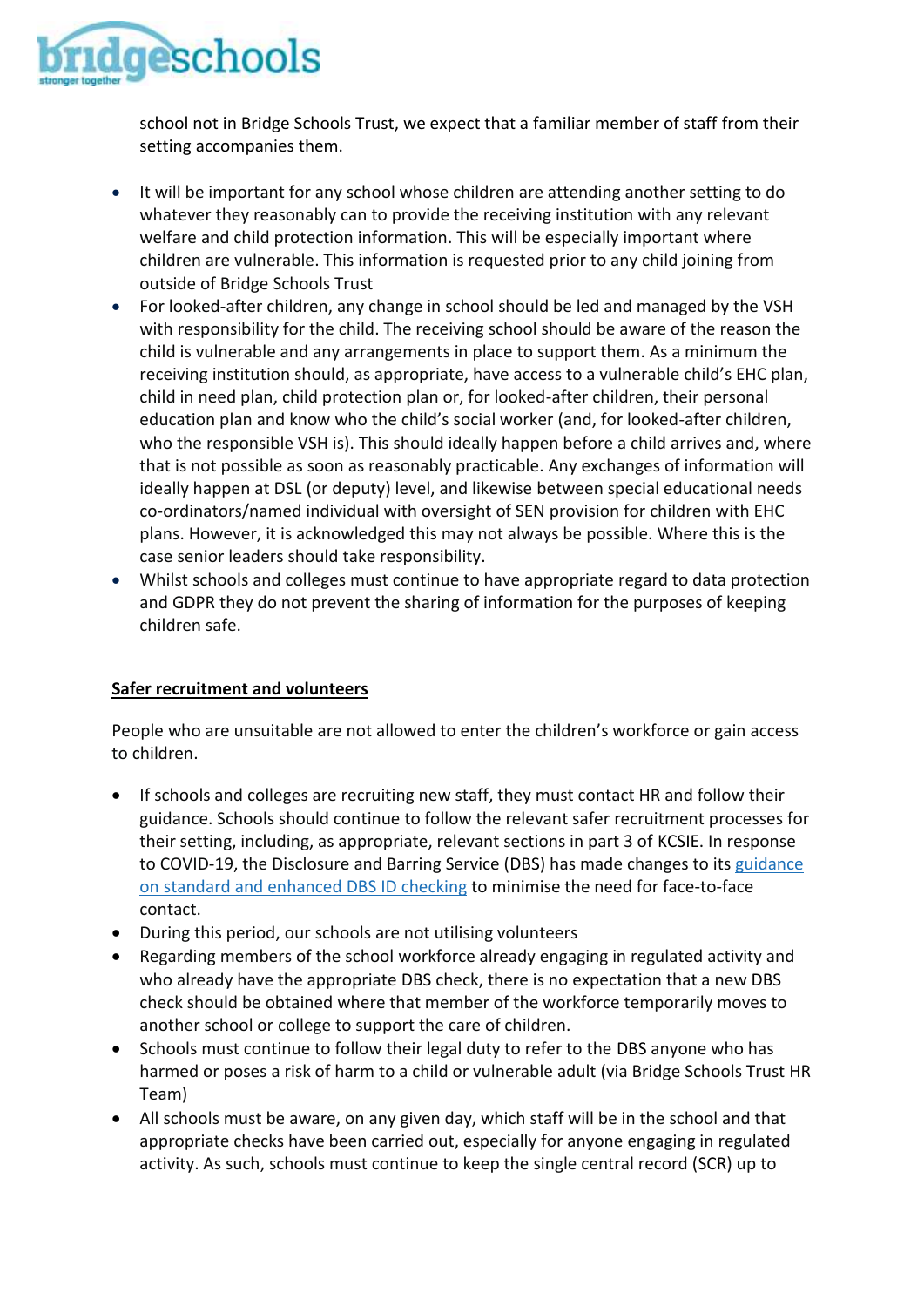

date. The SCR can, if a school or college chooses, provide the means to log everyone that will be working in a school on any given day, including any staff who may be on loan from other institutions outside of Bridge Schools Trust

## **Mental Health**

- Negative experiences and distressing life events, such as the current circumstances, can affect the mental health of pupils and their parents. Teachers should be aware of this in setting expectations of pupils' work where they are at home
- Where schools are providing for children of critical workers and vulnerable children on site, schools should ensure appropriate support is in place for them. Support for pupils in the current circumstances can include existing provision in the school ie TIS (although this may be delivered in different ways, for example over the phone) or from specialist staff or support services

#### **Online safety**

• It will be more important than ever that schools provide a safe environment, including online safety. Schools should continue to ensure that appropriate filters and monitoring systems are in place to protect children when they are online on the school IT systems or recommended resources. Schools should continue to use the 'helpdesk' support for IT provision

#### **Online safety away from school**

All schools will be doing what they reasonably can to keep all their children safe.

- At present, schools are using existing mechanisms for teaching children- packs uploaded to school websites where children can access learning using reputable platforms or work created by staff/other professionals
- At present, our schools are not uploading videos of staff/online streaming and are not expecting children to do so. We are conscious of the potential implications this has for both school and home. We have consciously made this decision, to help stick to our main principle of keeping children safe at school and at home
- With all our teaching (on and offline), the same principles are followed as set out in our staff code of conduct
- Schools are likely to be in regular contact with parents and carers, mainly by email or phone. Those communications should be used to reinforce the importance of children being safe online
- Parents and carers may choose to supplement the school's or college's online offer with support from online companies and in some cases individual tutors. In their communications with parents and carers, schools should emphasise the importance of securing online support from a reputable organisation/individual who can provide evidence that they are safe and can be trusted to have access to children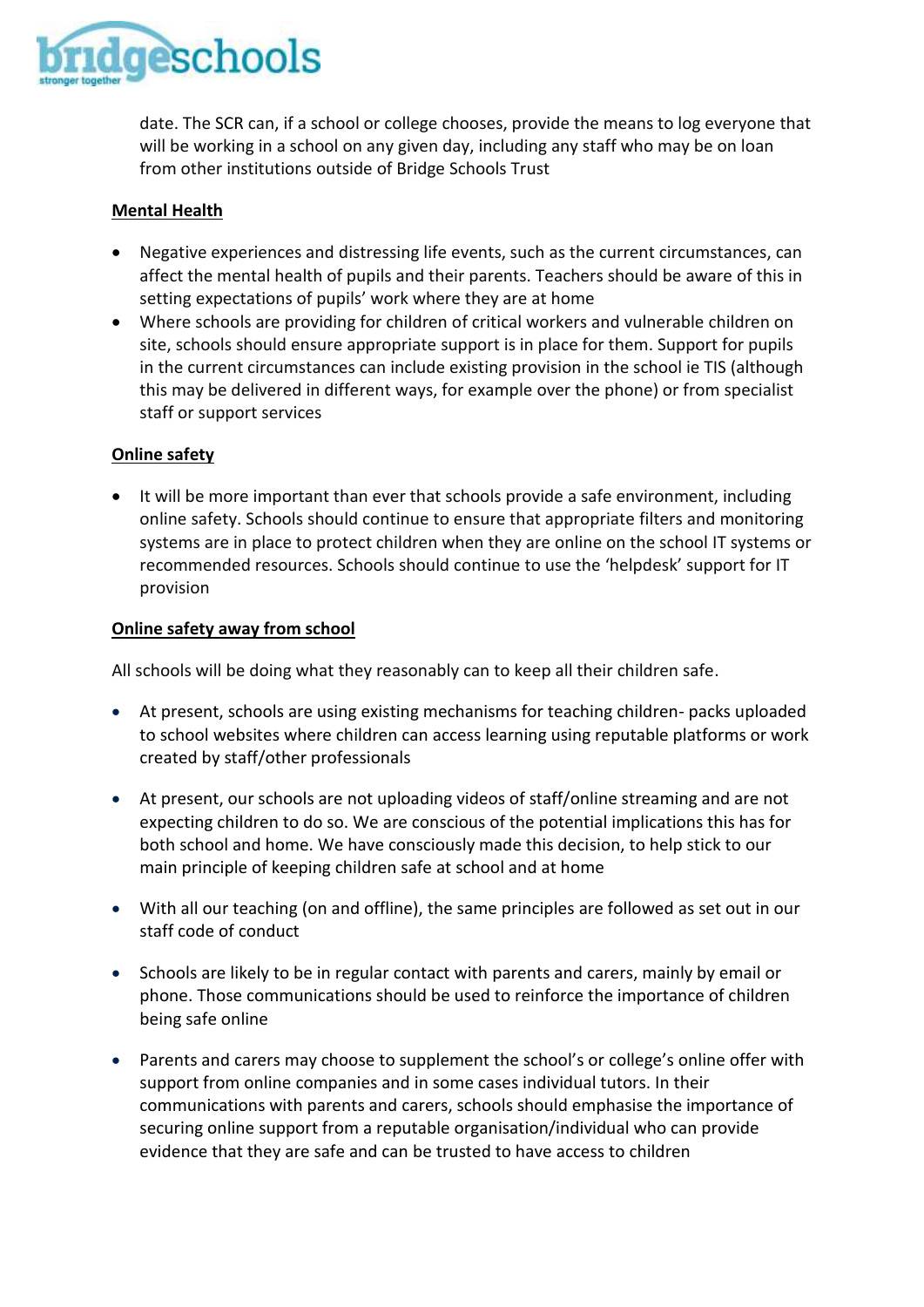

 Should our schools move to a full online learning platform, we will follow the National guidance for keeping our children safe, The DfE is providing separate guidance on providing education remotely. It will set out 4 key areas that leaders should consider as part of any remote learning strategy. This includes the use of technology. Recently published [guidance](https://swgfl.org.uk/resources/safe-remote-learning/) from the UK Safer Internet Centre on safe remote learning and from the London Grid for Learning on the use of videos and [livestreaming](https://static.lgfl.net/LgflNet/downloads/digisafe/Safe-Lessons-by-Video-and-Livestream.pdf) could help plan online lessons and/or activities and plan them safely

#### **Support for parents/carers to keep their children safe online include:**

- Internet Matters**-** for support for parents and carers to keep their children safe online
- London Grid for [Learning](http://www.lgfl.net/online-safety/) for support for parents and carers to keep their children safe online
- [Net-aware](https://www.net-aware.org.uk/) for support for parents and careers from the NSPCC
- [Parent](https://parentinfo.org/) info for support for parents and carers to keep their children safe online
- [Thinkuknow](http://www.thinkuknow.co.uk/) for advice from the National Crime Agency to stay safe online
- UK Safer [Internet](https://www.saferinternet.org.uk/advice-centre/parents-and-carers) Centre advice for parents and carers
- NSPCC- advice for parents and carers

### **At Bridge Schools Trust, we reiterate the following:**

- With regard to safeguarding, the best interests of children must always continue to come first
- If anyone in a school has a safeguarding concern about any child, they should continue to act and act immediately
- A DSL or deputy should be available in person, by phone or by email
- Staff must use school devices (work phone) and work email address [\(aspencer@primaryschool.co.uk\)](mailto:aspencer@primaryschool.co.uk) to contact parents/carers
- It is essential that unsuitable people are not allowed to enter the children's workforce and/or gain access to children
- Children should continue to be protected when they are online
- Schools should continue to report safeguarding concerns to local Children's Services in the normal way